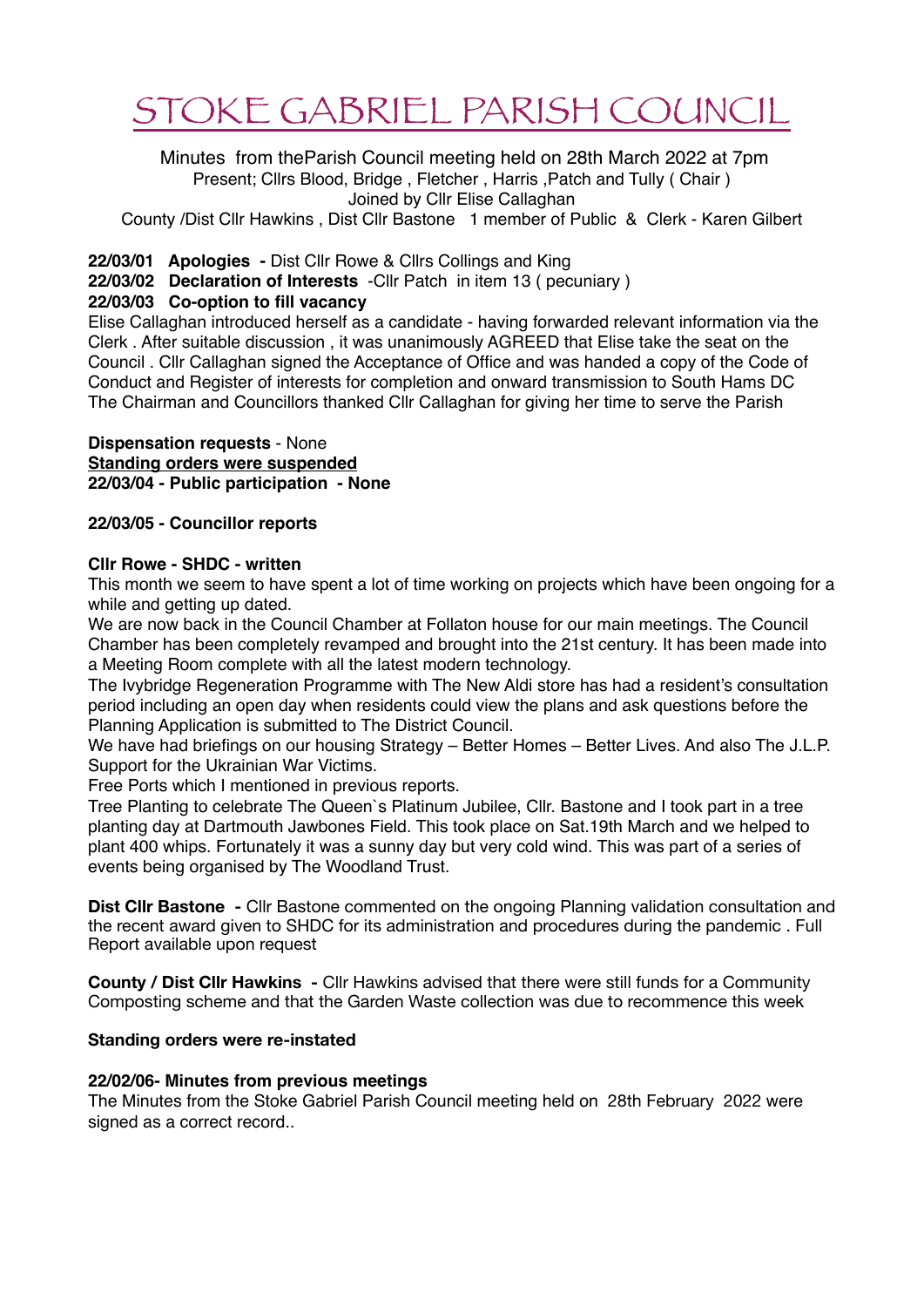# **22/03/07 - Highways**

# **A) Incident at Four Cross**

The Clerk advised that she had received a Police log number regarding the traffic incident in which the Millennial stone was damaged

**ACTION - CLERK TO MAKE SUITABLE ENQUIRIES RE POTENTIAL CLAIM**

**ACTION ; CLLR PATCH TO ASK PARISHIONER IF HE COULD KINDLY REPLACE THE STONE b) Meeting with PCSO re speed** 

Cllr Tully confirmed he had yet to arrange . Cllr Bridge offered to arrange the meeting for him **ACTION ; CLLR BRIDGE TO CONTACT PCSO RE SPEED TESTS ADDITIONAL ACTION ; CLLR BRIDGE / TULLY TO ORGANISE HANGING BASKETS** 

# **22/03/08 Finance -**

**a)** Cheques approved by all

| Karen Gilbert               | 1568 | 61.65      |  | 61.65 Expenses 03/22                    |
|-----------------------------|------|------------|--|-----------------------------------------|
| Karen Gilbert               | 1569 | 244.70     |  | 244.70 Bal of 03/22 salary              |
| Karen Gilbert               | 1570 | 189.28     |  | 189.28 1.75% increase backdated to 4/21 |
| A Collings                  | 1571 | 28.78      |  | 28.78 Zoom feb/March 22                 |
| Karen Gilbert               | 1572 | 18.75 3.75 |  | 22.50 NP Maps Clerk p"d SHDC            |
| <b>Hawthorns Accounting</b> | 1573 | 60.00      |  | 60.00 Payroll                           |
| Stoke Gabriel Village Hall  | 1574 | 64.00      |  | 64.00 Rental PC meetings                |
|                             |      |            |  |                                         |
| <b>TOILET ACCOUNT</b>       |      |            |  |                                         |
| <b>Skivvies</b>             |      | 208.25     |  | 208.05 Cleaning feb inc Graffiti        |

**b) to receive an update of on Scoble Legacy projects in hand - sculpture and map - IN HAND** 

# **c) To consider whether to allocate Legacy Monies to the creation of a ramp at Hoyle Copse and if so , specify amount to be earmarked**

It was **AGREED** that this would be deferred

**d) To receive a breakdown of Scoble legacy spend / earmarked to date** 

Cllr King had presented a breakdown of spent / earmarked items to be funded from the Scoble Legacy which was **NOTED**

# **22/03/09- Clerk's report**

# **a) To discuss the format of the Annual Parish Meeting on 9th May 2022**

It was **AGREED** that the themes of the Community Farm project and also the Devon Air Ambulance could be considered as topics

It was **AGREED** That the Clerk would invite reps from Village groups

It was **AGREED** that Cllr Harris would organise the refreshments

#### **b) To receive details of gazebos ie value & number and to agree that repairs are to be funded by Parish Council**

The Clerk expressed an urgent need complete the Gazebo lending Policy . Cllr Tully **AGREED** to obtain the necessary details from the Parishioner who deals with this and advise the Clerk accordingly

# **ACTION : CLLT TULLY TO UPDATE CLERK**

# **22/03/10 To receive any updates - Community Building**

Cllr Harris confirmed that a site meeting had taken place on 7th March 2022 . It was **NOTED** that Cavanna needed to revisit the building to attend to various cosmetic issues

It was also **NOTED** that Cavanna would then start the process to offer the building to the PC at which time , a decision on whether to take it on would be made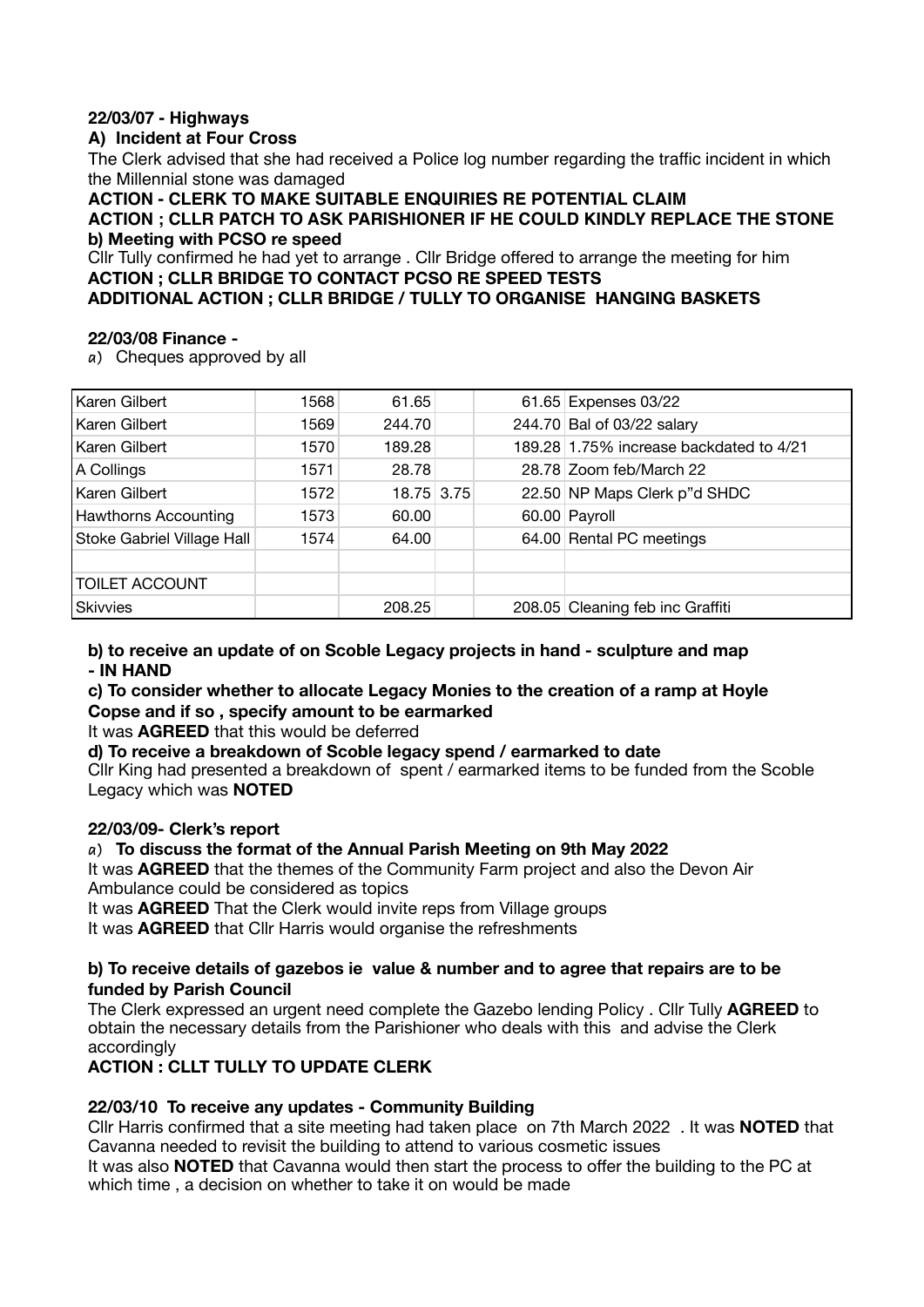Meanwhile , Cllr Harris **AGREED** to prepare a scope of works to enable the Clerk to obtain quotes for legal, surveying and marketing quotes to be obtained

## **22/03/11. War Memorial**

Cllr Collings had supplied a spec for the works required It was **AGREED** that the Clerk obtain a further two quotes for the works to consider at the April 2022 meeting

## **22/03/12 Jubilee**

**a) To receive a report from working party meeting - A verbal report was given b) to receive and approve any expenditure from Parish Council ( Budget £2500 total )**  No details or estimates / paperwork were to hand for approval

**22/03/13 Community Farm on PC owned land** 

**a) To receive a report from Cllr Patch - A verbal report was given** 

**b) To note the potential need for Planning for buildings and possible change of use after a Planning pre app - NOTED** 

**c) to note potential costs associated with (b) above and discuss how this is to be funded**  It was **AGREED** that the sum of £1000 be earmarked against the Scoble Legacy monies towards the costs of the pre-app

It was **AGREED** to defer agenda items d-e below pending the results of the pre-application planning advice

**d) To consider whether legal advice be sought prior to considering (f) and (g) below e) to ascertain whether sufficient information is to hand to consider (f) and (g) below** 

**f) for the Council to agree to rent the 'agricultural land, Southwest of Little Paddocks, Aish Road' for use as a Community Farm. To agree a shorthold tenancy, as per paragraph 5 (i) of the NALC Legal Topic Note. OR Section 127 (2) of The Local Government Act 1972. For the sum of £1 per year - subject to Parish Council legal advice. ( Cllr Patch )** 

# **g) "The Scoble Legacy"**

**To agree that all remaining funds to be allocated to the 'Community Field Project' to fund the start-up costs for the proposed Community Farm, not inclusive of any monies that have already been allocated or are needed to be held back as the Parish Council wishes/ needs to do so. ( Cllr Patch )** 

**22/03/14 - Planning matters** 

#### [0626/22/LBC Mr S Fawcett](http://apps.southhams.gov.uk/PlanningSearchMVC/Home/Details/220626). **NO OBJECTION**

Listed building consent for removal of non breathable plaster, installation of plaster isolation system to part of ground floor and replastering. Replacement of lime plasters to part of ground floor walls not covered by plaster isolation system, replacement of cement render with lime render to all elevations, replacement of windows and rear patio doors including slim double glazing units

#### 0408/22/HHO **DEFERRED TO 04/22**

Householder application for alterations and extension of existing bungalow including hip to gable and dormer roof extensions and single storey extension to the rear

18 Yonder Meadow

Stoke Gabriel